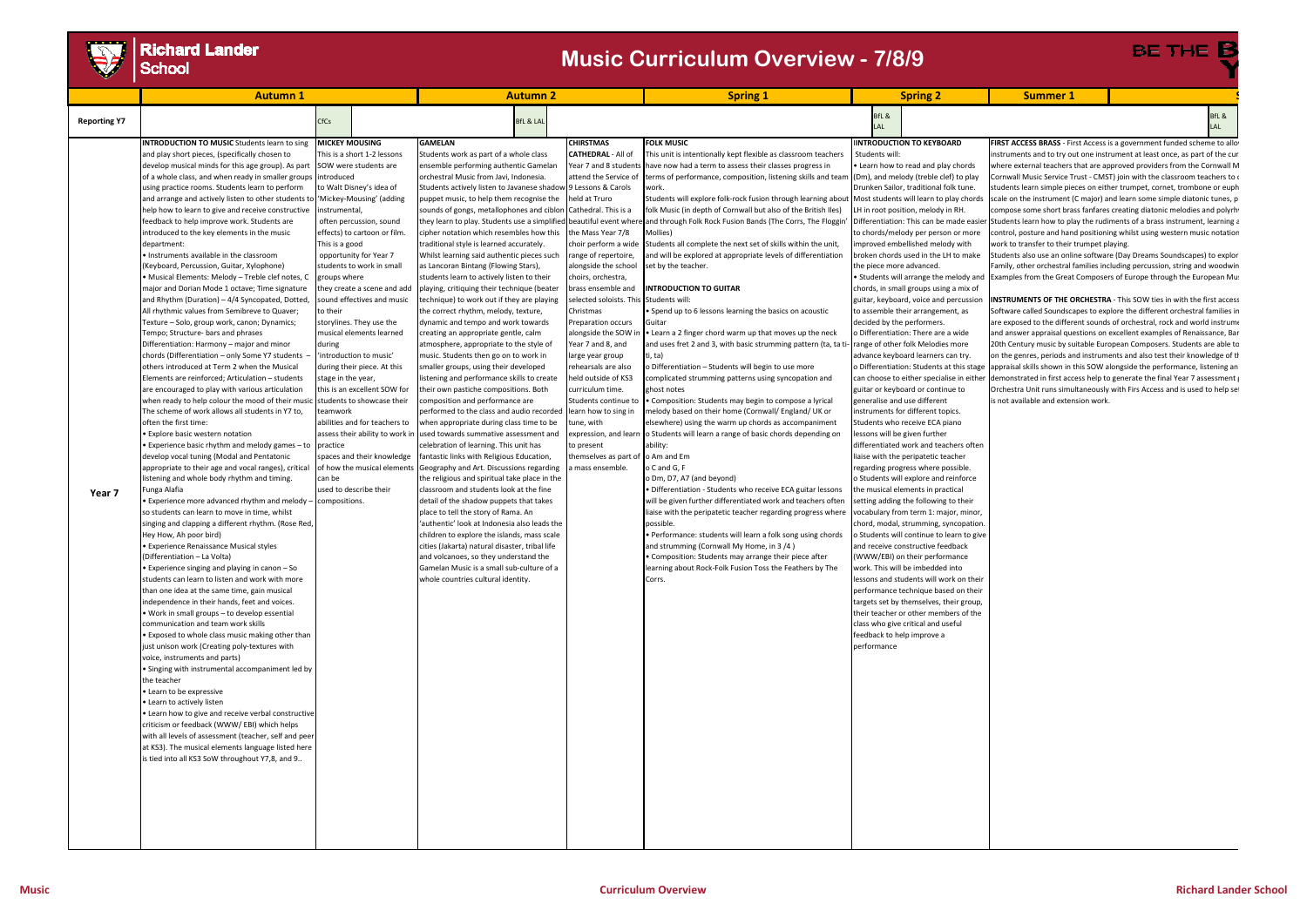| <b>Reporting Y8</b> |                                                                                                                               | <b>CfCs</b> |                                                      | <b>BfL &amp; LAL</b>                                                                |                                            |                                                                                                                                         | BfL &                                                                             | BfL &<br>LAL                                                                                                                                   |
|---------------------|-------------------------------------------------------------------------------------------------------------------------------|-------------|------------------------------------------------------|-------------------------------------------------------------------------------------|--------------------------------------------|-----------------------------------------------------------------------------------------------------------------------------------------|-----------------------------------------------------------------------------------|------------------------------------------------------------------------------------------------------------------------------------------------|
|                     | SAMBA - In Brazil, Samba bateria's practical all                                                                              |             | <b>PACHABEL'S CANNON</b>                             | MINIMALISM is a style of music where the                                            | <b>CHRISTMAS</b>                           | AFRICAN MUSIC - In this unit, Students listen to and learn                                                                              | THE BLUES - In this unit, Students lister                                         | THE SINGER / SONGWRITER - This scheme of work allows year 8 stude                                                                              |
|                     | year round in preparation for Carnival; held in                                                                               |             | (originally in D major but we                        | composers use simple patterns to build a                                            | CATHEDRAL                                  | from exemplar African pieces including authentic African                                                                                | to and learn from exemplar Blues                                                  | different styles of music they have experienced during the year. They u                                                                        |
|                     | February to celebrate the beginning of Lent. These use a version in D or C major                                              |             |                                                      | whole piece of music. Students learn how                                            | All of Year 7 and 8                        | Djembe drumming pieces from across West Africa and select                                                                               | pieces to help explain the evolution,                                             | elements to create their own song with lyrics in a style chosen within tl                                                                      |
|                     | pateria's have up to 300 players and include                                                                                  |             | depending on the class) is an                        | ostinatos (repeating patterns), repeating                                           | students attend the                        | pieces by South African vocal group Ladysmith                                                                                           | history and importance of the blues.                                              | analysis a wide range of songs in different styles that use verse and cho                                                                      |
|                     | percussion, singers, guitar (sometimes) and                                                                                   |             | excellent lesson, or short                           | chord patterns and clever layering and un-                                          | Service of 9 Lessons                       | Blackmambazo. Students then learn about the styles,                                                                                     | This includes listening to and singing to                                         | understand and appreciate good phrasing, good use of poetry, imagery                                                                           |
|                     | dancer. Carnival is a massive professional business SOW to remind Y8s how to                                                  |             |                                                      | layering of music are used by composers to                                          | & Carols held at Truro                     | structure and techniques to learn how to play authentic                                                                                 |                                                                                   | work song Hoe Emma Hoe, and learning Students work in a mixture of group sizes from soloists, duets and grou                                   |
|                     | n Brazil, particularly in Rio De Janiero, where there read western music notation<br>s a premiership; the three day Carnival  |             | and get them playing and                             | create building textures, tension and<br>structure. Students also learn abhow other | Cathedral. This is a                       | songs on djembe drums. Students learn to perform as a<br>beautiful event where drum circle with their class and then compose a pastiche | about a range of performers who use<br>the 12 bar blues (Lead Belly, In the       | hey continually assess their use of musical elements and through pee<br>mprove their song. Students perform their piece at the end of the sche |
|                     | Competition is televised, with the winning escola                                                                             |             | performing together on                               | compositional techniques are used                                                   | the Mass Year 7/8                          | piece in smaller groups. Students continue to evaluate the                                                                              | Mood, Miles Davies and Jimmy                                                      | are exposed to added and extended chords to help further shape the c                                                                           |
|                     | school) winning money, fame, the glory of that                                                                                |             | melodic instruments, after a                         | including inversion, retrograde,                                                    | choir perform a wide                       | use of musical elements in their work and give and receive                                                                              | Hendrix). Students then learn about                                               | Some students also write multiple pieces. Some students will also write                                                                        |
|                     | year's title and the opportunity to pick the theme                                                                            |             | summer holiday and SOW or                            | metamorphosis and metric shifting.                                                  | ange of repertoire,                        | peer and student feedback to improve their compositions                                                                                 | the, 12 bar structure, primary chords,                                            | music software including Sibelius, MusScore, and Garageband (small se                                                                          |
|                     | for the next year's Carnival.                                                                                                 |             | percussion-based samba.                              | Students learn to play a range of well-                                             | alongside the school                       | ready for performance.                                                                                                                  | Walking Bass and added 7th melodies                                               |                                                                                                                                                |
|                     | n In the UK, the bacteria part of the Samba music The SOW explores chord                                                      |             |                                                      | known minimalist pieces before using their                                          | choirs, orchestra,                         | To differentiate, some classes will learn how to incorporate                                                                            | which are incorporated into                                                       |                                                                                                                                                |
|                     | has became popular when individual drum                                                                                       |             | progression (I-V, vi, IV etc.)                       | newly learned skills to create their own                                            | orass ensemble and                         | singing (usually via pentatonic melodies where folk modal                                                                               | performance on guitar, drums,                                                     |                                                                                                                                                |
|                     | enthusiasts have brought the songs they have                                                                                  |             | major and minor chords and                           | Minimalist style piece.                                                             |                                            | selected soloists. This Imelodies are explored), xylophone (to assimilate the                                                           | keyboard and other instruments of                                                 |                                                                                                                                                |
|                     | learned abroad back to their home towns;                                                                                      |             | differentiating melody from                          | In this scheme of work students:                                                    | Christmas                                  | miramba) or keyboard or guitar (to give chordal                                                                                         | choice. Students are given the blues                                              |                                                                                                                                                |
|                     | generating some smaller UK style baterias. In the<br>JK style the singing and guitar is often omitted,                        |             | round bass (a Baroque<br>compositional technique) to | Are introduced to the Musical Elements                                              | Preparation occurs<br>alongside the SOW in | accompaniment if needed).                                                                                                               | pentatonic scales to begin to improve<br>melodic lines of the chord structure. To |                                                                                                                                                |
|                     | and in some places the dance has been included,                                                                               |             | ornate melody). Students                             | commonly associated with Minimalism<br>(Described above)                            | Year 7 and 8, and                          |                                                                                                                                         | differentiate, some students learn to                                             |                                                                                                                                                |
|                     | but is often a much tamer more 'British' version                                                                              |             | listen and appraise the piece                        | • Students learn to perform as part of a                                            | arge year group                            |                                                                                                                                         | play the blues in B (to enable students                                           |                                                                                                                                                |
|                     | than the Brazilian style!                                                                                                     |             | and then re-create their own                         | small groups (Spiegel im Spiege,                                                    | rehearsals are also                        |                                                                                                                                         | to create an improvised xylophone line)                                           |                                                                                                                                                |
|                     | Samba is taught at the start of Y8 to all students to cCannon in small groups using Oifferentiation: The Exorsist in 7/8) and |             |                                                      |                                                                                     | held outside of KS3                        |                                                                                                                                         | and some students learn the blues in C,                                           |                                                                                                                                                |
|                     | encourage as many new players as possible to join cllassroom instruments.                                                     |             |                                                      | critique their performance using the                                                | curriculum time.                           |                                                                                                                                         | to create extended solo variations.                                               |                                                                                                                                                |
|                     | the Lunch time Samba band club, as we prepare                                                                                 |             | Students perform their                               | appropriate musical language.                                                       | Students continue to                       |                                                                                                                                         | Students continue to evaluate the use                                             |                                                                                                                                                |
|                     | for the City of Lights Parade which happens every                                                                             |             | arrangements to their peers                          | • Students learn to play the melodies and                                           | earn how to sing in                        |                                                                                                                                         | of musical elements in their work and                                             |                                                                                                                                                |
|                     | November. This is when our Samba band parades                                                                                 |             | and their final performance                          | chords of these two pieces                                                          | tune, with                                 |                                                                                                                                         | give and receive peer and student                                                 |                                                                                                                                                |
|                     | through Truro City Centre with other local Samba<br>bands with a beautiful paper lantern of light which                       |             | s used for assessment.                               | • Composition: Students create their own<br>chord progression, ostinato and explore | expression, and learn<br>to present        |                                                                                                                                         | feedback to improve their compositions<br>ready for performance. The blues is     |                                                                                                                                                |
|                     | s created by students with the Art Department.                                                                                |             |                                                      | using the compositional techniques used in                                          | themselves as part of                      |                                                                                                                                         | taught right after the African Drumming                                           |                                                                                                                                                |
|                     | This is a community event and is the most                                                                                     |             |                                                      | minimalism to develop their pieces                                                  | a mass ensemble.                           |                                                                                                                                         | unit so students have a deeper                                                    |                                                                                                                                                |
|                     | authentic parade that assimilates Brazilian Carnival                                                                          |             |                                                      | Appraisal: Students listen to 4 different                                           |                                            |                                                                                                                                         | understanding of the roots of this                                                |                                                                                                                                                |
|                     | n the local area, allowing students to participate                                                                            |             |                                                      | types of Minimalist pieces to work out                                              |                                            |                                                                                                                                         | musical heritage.                                                                 |                                                                                                                                                |
|                     | fully understand the reasons why people enjoy                                                                                 |             |                                                      | what musical elements the composers are                                             |                                            |                                                                                                                                         |                                                                                   |                                                                                                                                                |
|                     | playing samba.                                                                                                                |             |                                                      | exploiting to create a particular emotion or                                        |                                            |                                                                                                                                         |                                                                                   |                                                                                                                                                |
| Year 8              | n this scheme of work students:                                                                                               |             |                                                      | feeling.                                                                            |                                            |                                                                                                                                         |                                                                                   |                                                                                                                                                |
|                     | Are introduced to Authentic Brazilian pieces<br>ncluding Call and Response, Arrival, Structure and                            |             |                                                      |                                                                                     |                                            |                                                                                                                                         |                                                                                   |                                                                                                                                                |
|                     | Polyrhythm using samba instruments.                                                                                           |             |                                                      |                                                                                     |                                            |                                                                                                                                         |                                                                                   |                                                                                                                                                |
|                     | Students learn to perform as part of a whole                                                                                  |             |                                                      |                                                                                     |                                            |                                                                                                                                         |                                                                                   |                                                                                                                                                |
|                     | class, and critique their tempo, timing and                                                                                   |             |                                                      |                                                                                     |                                            |                                                                                                                                         |                                                                                   |                                                                                                                                                |
|                     | technique to improve their performance                                                                                        |             |                                                      |                                                                                     |                                            |                                                                                                                                         |                                                                                   |                                                                                                                                                |
|                     | · Differentiation: Students learn to play more                                                                                |             |                                                      |                                                                                     |                                            |                                                                                                                                         |                                                                                   |                                                                                                                                                |
|                     | simple/ more complex rhythms using cipher or                                                                                  |             |                                                      |                                                                                     |                                            |                                                                                                                                         |                                                                                   |                                                                                                                                                |
|                     | western rhythmic notation. Students learn more<br>complete tam and caixa drum techniques.                                     |             |                                                      |                                                                                     |                                            |                                                                                                                                         |                                                                                   |                                                                                                                                                |
|                     | Composition: Students break into smaller groups                                                                               |             |                                                      |                                                                                     |                                            |                                                                                                                                         |                                                                                   |                                                                                                                                                |
|                     | to create Samba pastiche compositions.                                                                                        |             |                                                      |                                                                                     |                                            |                                                                                                                                         |                                                                                   |                                                                                                                                                |
|                     | Differentiation by outcome.                                                                                                   |             |                                                      |                                                                                     |                                            |                                                                                                                                         |                                                                                   |                                                                                                                                                |
|                     | • Appraisal: Students actively study the winners of                                                                           |             |                                                      |                                                                                     |                                            |                                                                                                                                         |                                                                                   |                                                                                                                                                |
|                     | the most recent Carnival to gain inspiration and                                                                              |             |                                                      |                                                                                     |                                            |                                                                                                                                         |                                                                                   |                                                                                                                                                |
|                     | develop percussion technique.                                                                                                 |             |                                                      |                                                                                     |                                            |                                                                                                                                         |                                                                                   |                                                                                                                                                |
|                     | Differentiation: Students complete independent                                                                                |             |                                                      |                                                                                     |                                            |                                                                                                                                         |                                                                                   |                                                                                                                                                |
|                     | projects researching different samba instruments<br>and the different styles of Samba across Brazil                           |             |                                                      |                                                                                     |                                            |                                                                                                                                         |                                                                                   |                                                                                                                                                |
|                     |                                                                                                                               |             |                                                      |                                                                                     |                                            |                                                                                                                                         |                                                                                   |                                                                                                                                                |
|                     |                                                                                                                               |             |                                                      |                                                                                     |                                            |                                                                                                                                         |                                                                                   |                                                                                                                                                |
|                     |                                                                                                                               |             |                                                      |                                                                                     |                                            |                                                                                                                                         |                                                                                   |                                                                                                                                                |
|                     |                                                                                                                               |             |                                                      |                                                                                     |                                            |                                                                                                                                         |                                                                                   |                                                                                                                                                |
|                     |                                                                                                                               |             |                                                      |                                                                                     |                                            |                                                                                                                                         |                                                                                   |                                                                                                                                                |
|                     |                                                                                                                               |             |                                                      |                                                                                     |                                            |                                                                                                                                         |                                                                                   |                                                                                                                                                |
|                     |                                                                                                                               |             |                                                      |                                                                                     |                                            |                                                                                                                                         |                                                                                   |                                                                                                                                                |
|                     |                                                                                                                               |             |                                                      |                                                                                     |                                            |                                                                                                                                         |                                                                                   |                                                                                                                                                |
|                     |                                                                                                                               |             |                                                      |                                                                                     |                                            |                                                                                                                                         |                                                                                   |                                                                                                                                                |
|                     |                                                                                                                               |             |                                                      |                                                                                     |                                            |                                                                                                                                         |                                                                                   |                                                                                                                                                |
|                     |                                                                                                                               |             |                                                      |                                                                                     |                                            |                                                                                                                                         |                                                                                   |                                                                                                                                                |
|                     |                                                                                                                               |             |                                                      |                                                                                     |                                            |                                                                                                                                         |                                                                                   |                                                                                                                                                |
|                     |                                                                                                                               |             |                                                      |                                                                                     |                                            |                                                                                                                                         |                                                                                   |                                                                                                                                                |
|                     |                                                                                                                               |             |                                                      |                                                                                     |                                            |                                                                                                                                         |                                                                                   |                                                                                                                                                |

**THE SINGER / SONGWRITER** - This scheme of work allows year 8 students different styles of music they have experienced during the year. They use t elements to create their own song with lyrics in a style chosen within their analysis a wide range of songs in different styles that use verse and chorus understand and appreciate good phrasing, good use of poetry, imagery, rh Students work in a mixture of group sizes from soloists, duets and groups They continually assess their use of musical elements and through peer an improve their song. Students perform their piece at the end of the scheme are exposed to added and extended chords to help further shape the char Some students also write multiple pieces. Some students will also write up music software including Sibelius, MusScore, and Garageband (small selec

| BfL & |  |
|-------|--|
| LAL   |  |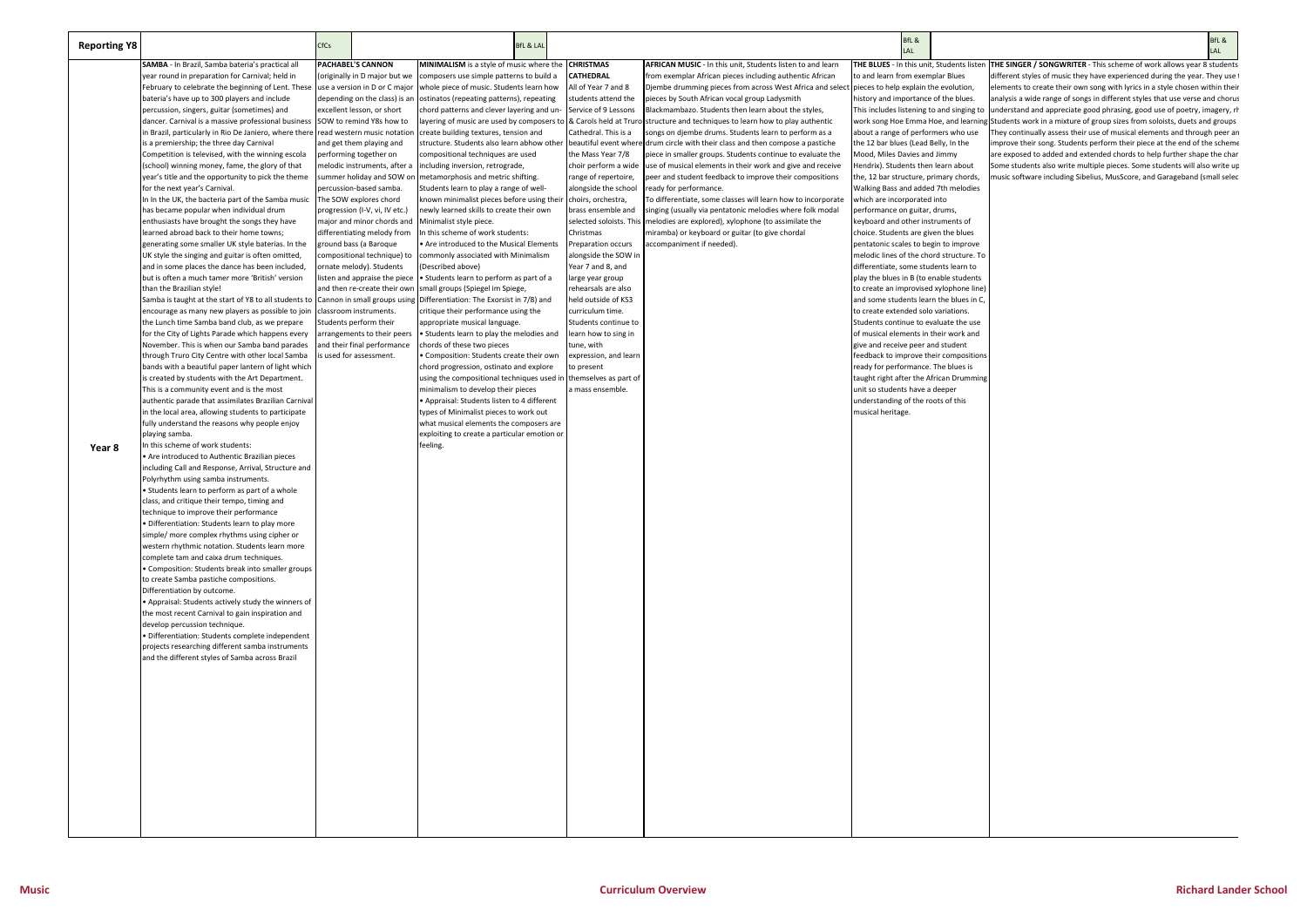| BfL & |  |
|-------|--|
| LAL.  |  |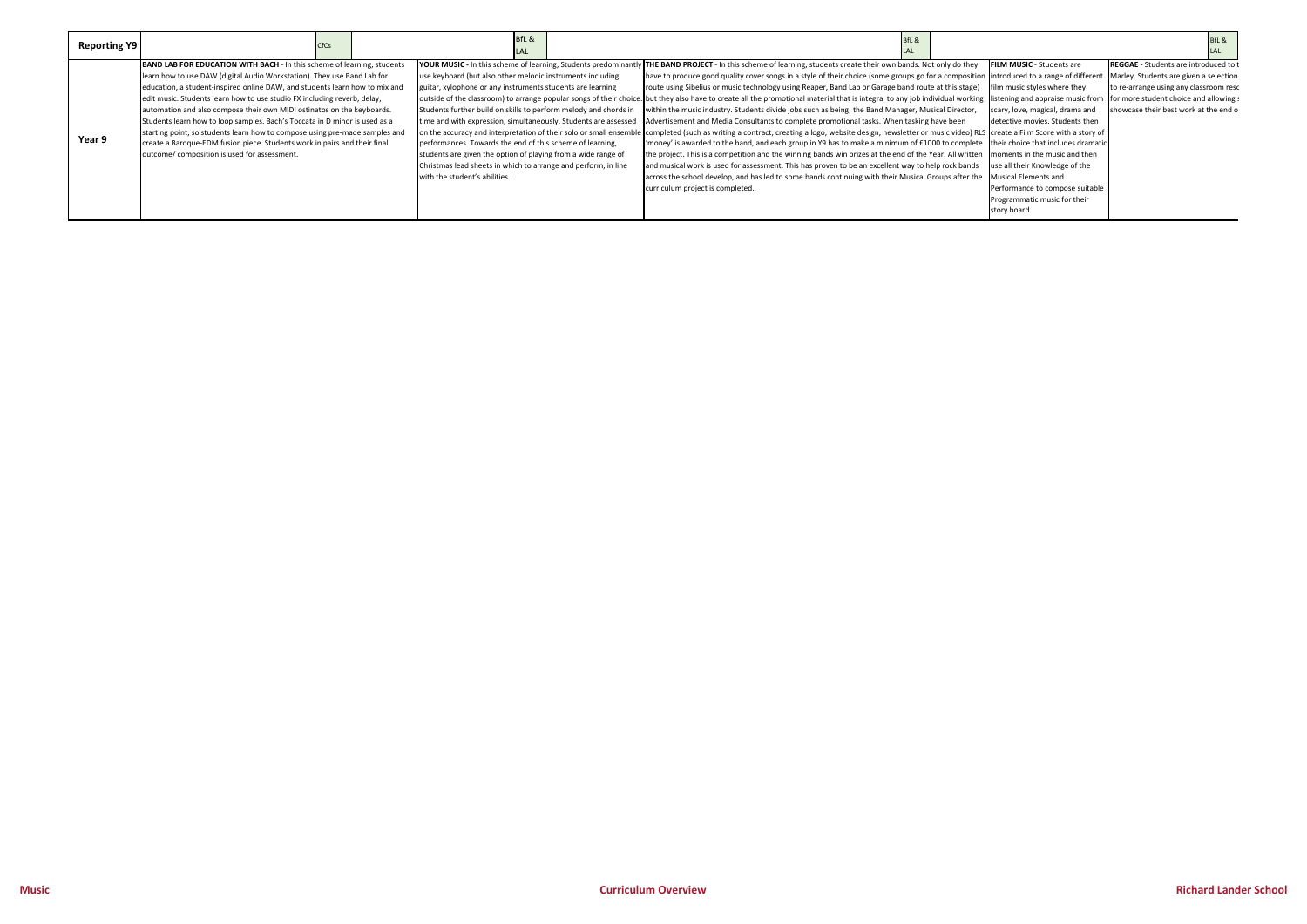# V

# **Richard Lander**<br>School

|                                            | <b>Autumn 1</b>                                                                                                                                                                                                                                                                                                                                                                                                                                                                                                                                                                                                                                                                                                                                                                                                                                                                                                                                                                                                                                                                                                                                                                                                                                                                                                                                                                                            |                  | <b>Autumn 2</b> |                                                                                                                                                                                                                                                                                                                                                                                                                                                                                                                                                                                                                                                                                                                                                                                                                                                                                                                                                                                                                                                                                                                                            | <b>Spring 1</b> |  |                                                                                                                                                                                                                                                                                                                                                                                                                                                                                                                                                                                                                                                                                                                                                                                                                                                                                                                                                                                                                                                                                                                              | <b>Spring 2</b> |  | <b>Summer 1</b>                                                                                                                                           |                                                                                                                                                                                                                                                                                                                                                                                                                                                                                                                                                                       |                         |                                                                                                                                                                                                                                                                                                                                                                                                                                                                                                                                                                                                                                                                                                                                                                                                                                                    |                                                                                                                                                            |  |
|--------------------------------------------|------------------------------------------------------------------------------------------------------------------------------------------------------------------------------------------------------------------------------------------------------------------------------------------------------------------------------------------------------------------------------------------------------------------------------------------------------------------------------------------------------------------------------------------------------------------------------------------------------------------------------------------------------------------------------------------------------------------------------------------------------------------------------------------------------------------------------------------------------------------------------------------------------------------------------------------------------------------------------------------------------------------------------------------------------------------------------------------------------------------------------------------------------------------------------------------------------------------------------------------------------------------------------------------------------------------------------------------------------------------------------------------------------------|------------------|-----------------|--------------------------------------------------------------------------------------------------------------------------------------------------------------------------------------------------------------------------------------------------------------------------------------------------------------------------------------------------------------------------------------------------------------------------------------------------------------------------------------------------------------------------------------------------------------------------------------------------------------------------------------------------------------------------------------------------------------------------------------------------------------------------------------------------------------------------------------------------------------------------------------------------------------------------------------------------------------------------------------------------------------------------------------------------------------------------------------------------------------------------------------------|-----------------|--|------------------------------------------------------------------------------------------------------------------------------------------------------------------------------------------------------------------------------------------------------------------------------------------------------------------------------------------------------------------------------------------------------------------------------------------------------------------------------------------------------------------------------------------------------------------------------------------------------------------------------------------------------------------------------------------------------------------------------------------------------------------------------------------------------------------------------------------------------------------------------------------------------------------------------------------------------------------------------------------------------------------------------------------------------------------------------------------------------------------------------|-----------------|--|-----------------------------------------------------------------------------------------------------------------------------------------------------------|-----------------------------------------------------------------------------------------------------------------------------------------------------------------------------------------------------------------------------------------------------------------------------------------------------------------------------------------------------------------------------------------------------------------------------------------------------------------------------------------------------------------------------------------------------------------------|-------------------------|----------------------------------------------------------------------------------------------------------------------------------------------------------------------------------------------------------------------------------------------------------------------------------------------------------------------------------------------------------------------------------------------------------------------------------------------------------------------------------------------------------------------------------------------------------------------------------------------------------------------------------------------------------------------------------------------------------------------------------------------------------------------------------------------------------------------------------------------------|------------------------------------------------------------------------------------------------------------------------------------------------------------|--|
| <b>Reporting</b>                           |                                                                                                                                                                                                                                                                                                                                                                                                                                                                                                                                                                                                                                                                                                                                                                                                                                                                                                                                                                                                                                                                                                                                                                                                                                                                                                                                                                                                            | CfCs             |                 |                                                                                                                                                                                                                                                                                                                                                                                                                                                                                                                                                                                                                                                                                                                                                                                                                                                                                                                                                                                                                                                                                                                                            | BfL &           |  |                                                                                                                                                                                                                                                                                                                                                                                                                                                                                                                                                                                                                                                                                                                                                                                                                                                                                                                                                                                                                                                                                                                              | <b>CfCs</b>     |  |                                                                                                                                                           | <b>BfL &amp; Grades</b>                                                                                                                                                                                                                                                                                                                                                                                                                                                                                                                                               |                         |                                                                                                                                                                                                                                                                                                                                                                                                                                                                                                                                                                                                                                                                                                                                                                                                                                                    | BfL &                                                                                                                                                      |  |
| <b>Y10</b><br>Year 10<br><b>GCSE MUSIC</b> | During the first half term, students learn how the fusion group Afro Celtic<br>Sound System used the Musical Elements to create the single Release.<br>Students are exposed to Irish traditional dance music through whole class<br>performance (The Swallow's tail) and re-cap on African Music from Year 9.<br>Students explore mode, pentatonic scales, instrumentation and all other<br>elements used in this piece. Students practice listening questions and essay<br>style questions on this piece to begin to prepare them for their Y11 listening<br>paper. Students complete short composition tasking using set scales and<br>structures to help build their understanding of this music and to begin to<br>compose in a more mature style than at KS3 level. As well as students<br>recreating this set work, students also perform on their solo instrument, and<br>perform their works in progress to the class, allowing for peer and teacher<br>assessment and for students to build on their solo performance skills.<br>Students are introduced to their 'listening diary' where they listen<br>independently to different fusion pieces to help them expand their listening<br>repertoire. Students are urged to perform as much as possible in school<br>settings (assembly, school clubs, student led groups) and continue to do so<br>to gain as much as possible during the course. |                  |                 | n this scheme of work students learn about jazz, samba and<br>bossa nova music through learning how the composer uses<br>the musical elements in the set work <b>Samba em preludio</b> .<br>Students continue to practice on their solo instruments and<br>begin to explore different ensemble options, have they not<br>already started this outside of the classroom. They also<br>ecreate this set work in small groups using instruments of<br>their choice, to further help bring the music alive and help to<br>embed the set work into the learner's long term melodic<br>memory. Students continue to practice listening questions<br>based on their new set work and continue to use their<br>listening diary to build their knowledge of fusion music.<br>Composition tasks based on extended and added chords are<br>set to further develop the students' composition. Students<br>spend time exploring different music notation software's so<br>they are fully prepared to start their free composition in term<br>. Students complete a comparison essay based on their first<br>two set works to consolidate their working. | Grades          |  | Students study the Baroque period through listening to<br>and critiquing a wide range of Baroque styles whilst<br>taking a further exploration of the set work Brandenburg   work no. 4. Students again recreate<br>Concerto No. 5 1st Movement, in D major. Students<br>further develop their theoretical knowledge of western<br>music by understanding major and minor key signatures<br>up to 5 sharps and flats, cadences, fugal texture and<br>concerto grosso. Students continue to practice and<br>perform their solo and ensemble pieces and perform to<br>the class giving and receiving verbal peer and teacher<br>feedback on how to improve their technique, expression<br>and accuracy, in line with the GCSE performance<br>specification. Students begin composition 1, 'free brief'<br>which they work on and tweak during composition<br>lessons and their first composition is complete by the<br>end of term 3 of Year 10. Students complete a<br>comparison essay on this set work, but this time against<br>an 'unknown piece of music' replicating the Y11 exam<br>style questions for the first time |                 |  | the set work analysis the use of<br>bass, chromaticism, melody and<br>vocal strategies. Student's<br>knowledge of the set works to<br>performance skills. | on <b>Music for a While by Purcell</b> , set<br>musical elements including ground<br>composition progress is critiqued as<br>part of classwork and students<br>continue to use their developing<br>continue to practice exam style<br>listening questions and comparison<br>essay as well as practicing notating<br>into skeleton scores and unknown<br>istening questions. Students<br>continue to practice and receive<br>feedback on their solo and ensemble<br>works. Students perform in the<br>Cornwall Music Festival to allow<br>further development of their |                         | Baroque study continues with a focus Students move chronologically<br>on to the classical period, wher<br>Beethoven's 1st movement of<br>Pathetique is the set work of<br>choice. Students explore the<br>musical elements including<br>Sonata structure and extended<br>piano technique. Students learr<br>how Beethoven paved the way<br>for the Romantic period, using<br>more bold dynamics, harmony<br>improve their compositions. Students in his music whilst pushing the<br>musical instruments of the time<br>to their boundaries. Students<br>continue to practice listening<br>questions for their listening<br>paper and listen to a range of<br>music created by classical<br>composers from their listening<br>diaries. Students continue to<br>practice for the performance,<br>and begin to finalise their<br>composition 1 piece. | Report<br>Performance and Composition Focu<br>time to finish their composition 1 re<br>ime to research and choose their sc<br>they will record in Year 11. |  |
| <b>Reporting</b><br>Y11                    |                                                                                                                                                                                                                                                                                                                                                                                                                                                                                                                                                                                                                                                                                                                                                                                                                                                                                                                                                                                                                                                                                                                                                                                                                                                                                                                                                                                                            | CfCs &<br>Grades |                 |                                                                                                                                                                                                                                                                                                                                                                                                                                                                                                                                                                                                                                                                                                                                                                                                                                                                                                                                                                                                                                                                                                                                            | Rep & GradeS    |  |                                                                                                                                                                                                                                                                                                                                                                                                                                                                                                                                                                                                                                                                                                                                                                                                                                                                                                                                                                                                                                                                                                                              | CfCs & Grades   |  |                                                                                                                                                           |                                                                                                                                                                                                                                                                                                                                                                                                                                                                                                                                                                       | <b>BfL &amp; Grades</b> |                                                                                                                                                                                                                                                                                                                                                                                                                                                                                                                                                                                                                                                                                                                                                                                                                                                    |                                                                                                                                                            |  |
| Year 11<br><b>GCSE MUSIC</b>               | Students learn about Romantic style symphonic orchestra through learning<br>about film composer, John Williams and the main theme to Star Wars.<br>Students further develop their score reading abilities through further being<br>able to identify specific instruments and their timbres, whilst practicing<br>listening questions and essays on John Williams' magically ability to use<br>quartal harmony, fanfare and structure to make his film music so successful.<br>Students learn how to play and notate the main themes and create small<br>group performances of the set work. Students to continue to listen to a wide<br>range of film scores to help them with their listening work. Students are<br>given the option of 4 composition briefs, to complete one for their second<br>and final part of their composition coursework. Students make final<br>preparations for their ensemble and performance work, and record these by<br>Christmas.                                                                                                                                                                                                                                                                                                                                                                                                                                          |                  |                 | Students continue to learn about film and stage through<br>Defying Gravity. Again, students' complete background<br>listening on Stage music and work through various listening<br>and essay style questions to test their knowledge. Students<br>complete their solo and ensemble recordings and continue to<br>work towards completing their set brief composition.                                                                                                                                                                                                                                                                                                                                                                                                                                                                                                                                                                                                                                                                                                                                                                      |                 |  | Students explore Glam Rock hero's Queen through the<br>set work <b>Killer Queen</b> . They learn about the musical<br>elements and style that helped Queen to rise to fame<br>and practice listening and critiquing the music. Students<br>complete any remaining performance recordings and<br>complete their composition 2.                                                                                                                                                                                                                                                                                                                                                                                                                                                                                                                                                                                                                                                                                                                                                                                                |                 |  |                                                                                                                                                           |                                                                                                                                                                                                                                                                                                                                                                                                                                                                                                                                                                       |                         | Students complete any remaining revision as the listening paper is often set early in the exam series.                                                                                                                                                                                                                                                                                                                                                                                                                                                                                                                                                                                                                                                                                                                                             |                                                                                                                                                            |  |

## **Music Curriculum Overview - 10/11**

| Summer 1 |  |  |
|----------|--|--|
|          |  |  |

BE THE B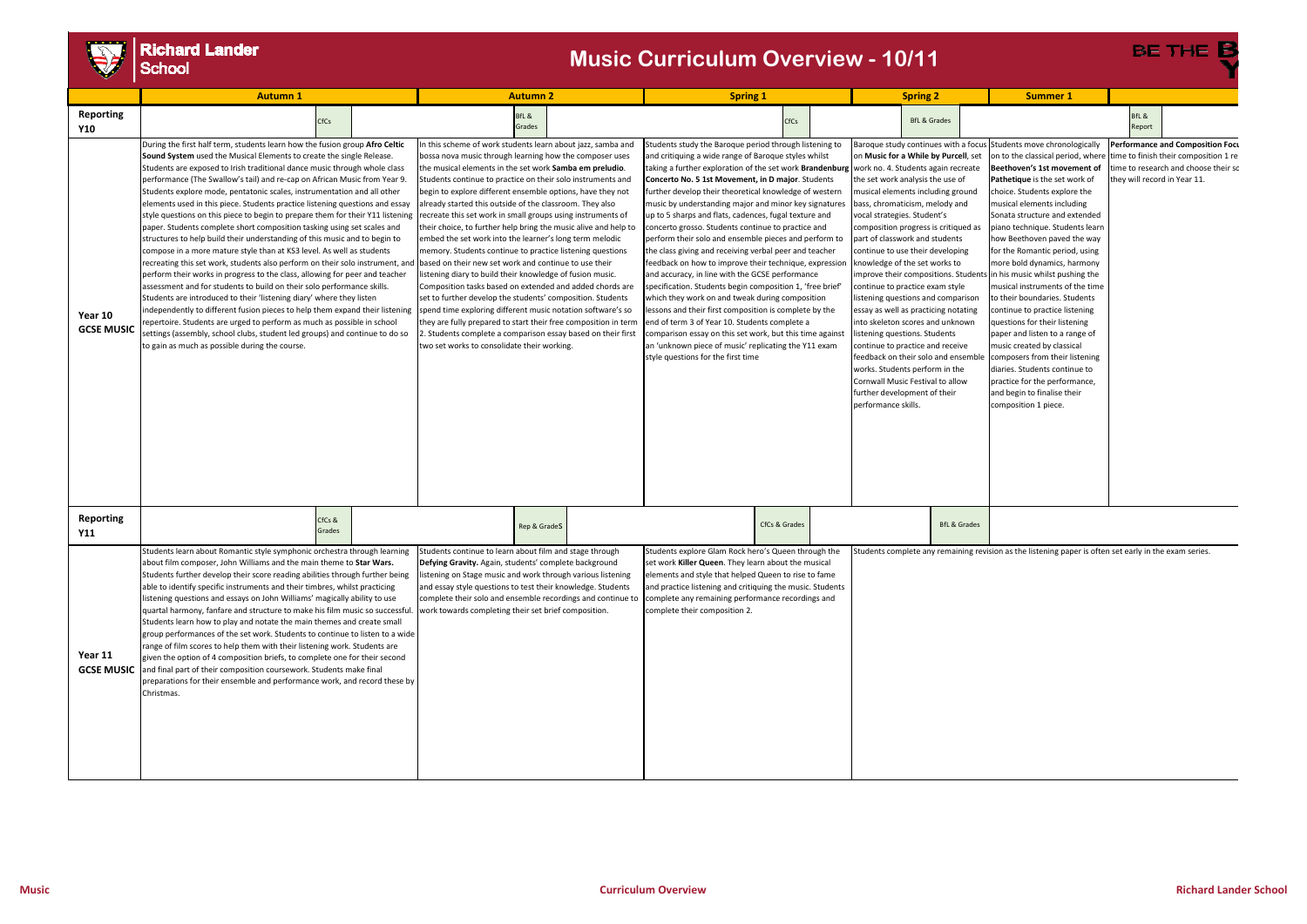

**Year 10 MUSIC BTEC**

## **Richard Lander** School

### **Music Performance**

In this component, students are give and develop their skills and techniqu workshops and classes where they w commercial for the music industry. T professional techniques for musician their music with others, learning to u evidencing processes and outcomes development. Particular skills to dev include time management, self‐disci correct and safe use of equipment a maintaining a development plan. Stu their development through a portfo auditions and written commentary.

### **Music Technology**

In this component, students are give and develop their skills and techniqu workshops and classes where they w commercial for the music industry. T professional techniques for musician their music with others, learning to u evidencing processes and outcomes development. Particular skills to dev include time management, self‐disci correct and safe use of equipment a maintaining a development plan. Stu their development through a portfo screenshots, compositional sketches demos, or remixes.

### **Music Performance**

|                  | <b>Autumn</b>            |             |        | Autumn 2 | Spring 1                 |             | <b>Spring</b>           | Summer <sub>-</sub> |                         |
|------------------|--------------------------|-------------|--------|----------|--------------------------|-------------|-------------------------|---------------------|-------------------------|
| <b>Reporting</b> |                          | <b>CfCs</b> | BfL &  |          |                          | <b>CfCs</b> | <b>BfL &amp; Grades</b> |                     | <b>BfL &amp; Report</b> |
| <b>Y10</b>       |                          |             | Grades |          |                          |             |                         |                     |                         |
|                  | <b>Music Performance</b> |             |        |          | <b>Music Performance</b> |             |                         |                     | Music Performano        |

During this component, students develop an appreciation for music styles and genres. They practically explore the techniques used in the creation of different musical products and styles of music, on their instrument or voice. They apply their knowledge of the stylistic features and musical elements used in various music genres, to performances, composition and music production activities. Students gain a broad understand of the stylistic features within music genres from the 60s to the present day, such as; Reggae, Jazz, Stadium Rock, Electronic Dance Music, Motown, Soul, Film Music and many more. They create a portfolio which demonstrates their knowledge and understanding of the stylistic features in different music genres. Students are urged to perform as much as possible in school settings (assembly, school clubs, student led groups) and continue to do so to gain as much as possible during the course.

### **Music Technology**

disciplines of performing, creating and production. They gain understanding of the purpose and intended audience it was created |peer and teacher reviews, milestone During the second half of this component, students explore how music from a variety of genres is performed, created and produced. Students take part in a combination of practical and taught sessions which allow them to create music across the 3 for, such as live performance, audio recording and original songs or compositions. Students participate in workshops and explore a range of music theory, knowledge and techniques and become critical listeners. They explore different production techniques on a Digital Audio Workstation (DAW), such as; software instruments, microphone selection and placement and MIDI and audio techniques. They create their own original music which explores starting points and stimuli, repetition and contrast and development and extending musical ideas. They create a portfolio which showcases their music product in and musical responses.

During this component, students develop an appreciation for music styles and genres. They practically explore the techniques used in the creation of different musical products and styles of music, on a Digital Audio Workstation (DAW). They apply their knowledge of the stylistic features and musical elements used in various music genres, to performances, composition and music production activities. Students gain a broad understanding of the stylistic features within music genres from the 60s to the present day, such as; Grime, Drum and Bass, Britpop, Hip Hop, Music for Media, Electronic Dance Music and many more. They create a portfolio which demonstrates their knowledge and understanding of the stylistic features in different music genres. Students are urged to perform as much as possible in school settings (assembly, school clubs, student led groups) and continue to do so to gain as much as possible during the course. **Music Technology**

During the second half of this component, students explore how music from a variety of genres is performed, created and produced. Students take part in a combination of practical and taught sessions which allow them to create music across the 3 disciplines of performing, creating and production. They gain understanding of the purpose and intended audience it was created for, such as live performance, audio recording and original songs or compositions. Students participate in workshops and explore a range of music theory, knowledge and techniques and become critical listeners. They explore different techniques on their instruments or voice, such as; instrumentation, roles and functions of different instruments and how individual parts fit together. They create their own original music which explores starting points and stimuli, repetition and contrast and development and extending musical ideas. They create a portfolio which showcases their music product and musical responses.

# **Music Curriculum Overview - 10/11**

## **BE THE**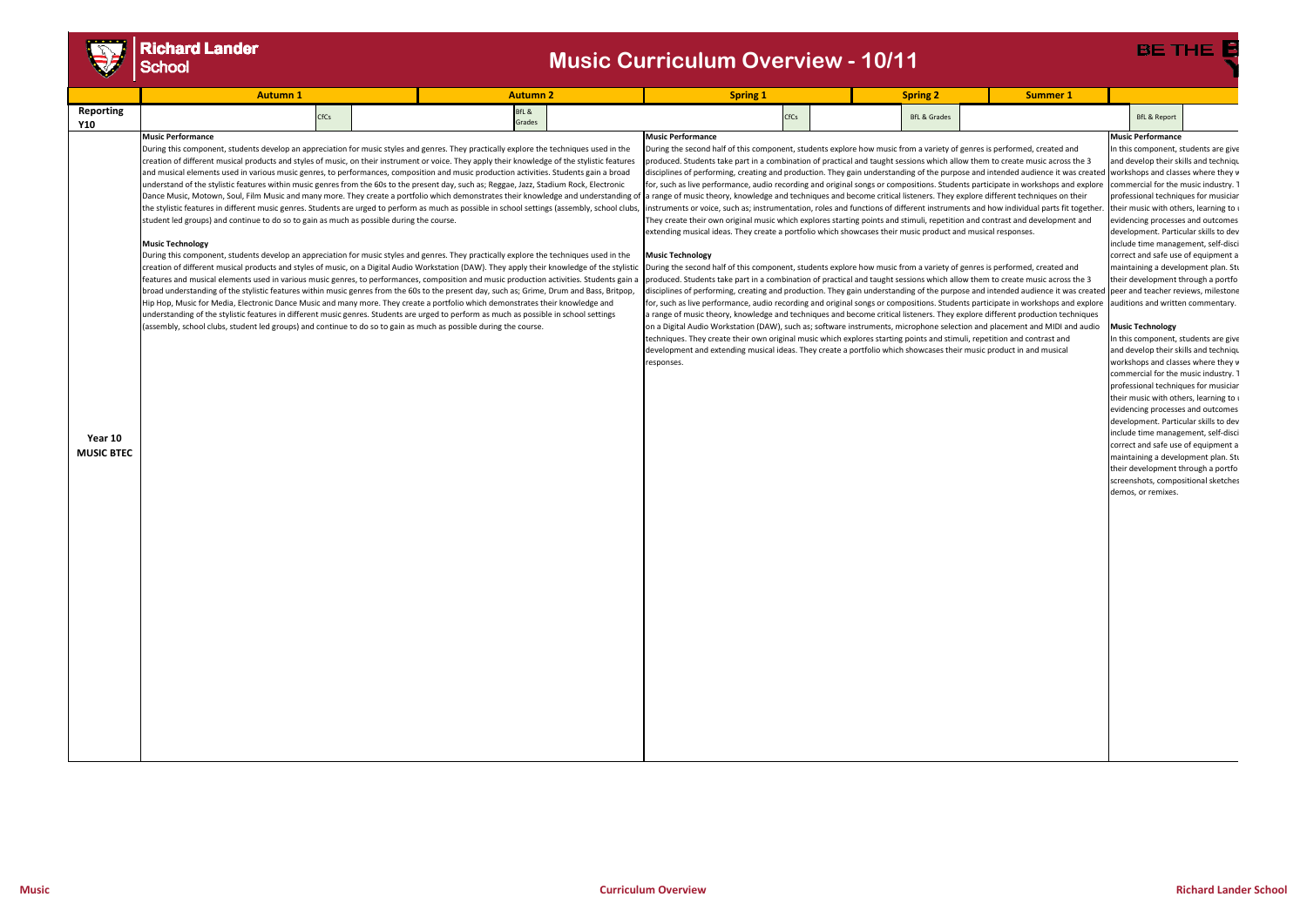| <b>Reporting</b>             | CfCs &                                                                                                                                                                                                                                                                                                                                                                                                                                                                                                                                                                                                                                                                                                                                                                                                                                                                                                                                                                                                                                                                                                                                                                                                                                                                                                                                                                                                                                                                                                                                                                                                                   |                                                                                                                                                                       |                                                                                                                                                                                                                                                                                                                                                                                                                                                                                                                                                                                                                                                                                                                                                                                                                                                                                                                                                                                                                                                                                                                                                                                                                                                                                                                                                                                                                                                                                                                                                 | CfCs & Grades                                       |                                                                                                                                                                                                                                                                                                                                                                                                                                                                                                                                                                                                                                                                                                                                                                                                                                                                                                                                                                                                                                          | <b>BfL &amp; Grades</b> |  |
|------------------------------|--------------------------------------------------------------------------------------------------------------------------------------------------------------------------------------------------------------------------------------------------------------------------------------------------------------------------------------------------------------------------------------------------------------------------------------------------------------------------------------------------------------------------------------------------------------------------------------------------------------------------------------------------------------------------------------------------------------------------------------------------------------------------------------------------------------------------------------------------------------------------------------------------------------------------------------------------------------------------------------------------------------------------------------------------------------------------------------------------------------------------------------------------------------------------------------------------------------------------------------------------------------------------------------------------------------------------------------------------------------------------------------------------------------------------------------------------------------------------------------------------------------------------------------------------------------------------------------------------------------------------|-----------------------------------------------------------------------------------------------------------------------------------------------------------------------|-------------------------------------------------------------------------------------------------------------------------------------------------------------------------------------------------------------------------------------------------------------------------------------------------------------------------------------------------------------------------------------------------------------------------------------------------------------------------------------------------------------------------------------------------------------------------------------------------------------------------------------------------------------------------------------------------------------------------------------------------------------------------------------------------------------------------------------------------------------------------------------------------------------------------------------------------------------------------------------------------------------------------------------------------------------------------------------------------------------------------------------------------------------------------------------------------------------------------------------------------------------------------------------------------------------------------------------------------------------------------------------------------------------------------------------------------------------------------------------------------------------------------------------------------|-----------------------------------------------------|------------------------------------------------------------------------------------------------------------------------------------------------------------------------------------------------------------------------------------------------------------------------------------------------------------------------------------------------------------------------------------------------------------------------------------------------------------------------------------------------------------------------------------------------------------------------------------------------------------------------------------------------------------------------------------------------------------------------------------------------------------------------------------------------------------------------------------------------------------------------------------------------------------------------------------------------------------------------------------------------------------------------------------------|-------------------------|--|
| <b>Y11</b>                   | Grades                                                                                                                                                                                                                                                                                                                                                                                                                                                                                                                                                                                                                                                                                                                                                                                                                                                                                                                                                                                                                                                                                                                                                                                                                                                                                                                                                                                                                                                                                                                                                                                                                   | Rep & GradeS                                                                                                                                                          |                                                                                                                                                                                                                                                                                                                                                                                                                                                                                                                                                                                                                                                                                                                                                                                                                                                                                                                                                                                                                                                                                                                                                                                                                                                                                                                                                                                                                                                                                                                                                 |                                                     |                                                                                                                                                                                                                                                                                                                                                                                                                                                                                                                                                                                                                                                                                                                                                                                                                                                                                                                                                                                                                                          |                         |  |
| Year 11<br><b>MUSIC BTEC</b> | <b>Music Performance</b><br>In the second half of this component, students begin to apply and develop<br>individual musical skills and techniques. They will participate in workshops<br>and classes where they will develop technical and practical skills, specialising<br>in 2 of the following areas: music performance, creating original music,<br>music production. Students will complete a skills audit and create a<br>development plan that identifies practice routines, technical exercises, goal<br>setting and progress tracking. They will also continue to develop specific<br>musical techniques including; timing, phrasing, rhythm, pitch, expression,<br>learning repertoire, stage presence, and instrumental or vocal technique.<br><b>Music Technology</b><br>In the second half of this component, students begin to apply and develop<br>individual musical skills and techniques. They will participate in workshops<br>and classes where they will develop technical and practical skills, specialising<br>in 2 of the following areas: music performance, creating original music,<br>music production. Students will complete a skills audit and create a<br>development plan that identifies practice routines, technical exercises, goal<br>setting and progress tracking. They will also continue to develop specific<br>musical techniques including; using equipment or software appropriately,<br>combining instruments/sounds, health and safety, using rhythm and pitch,<br>manipulation techniques, using effects, inputting and editing audio and<br>using software instruments. | <b>Music Performance</b><br>this as a solo or group performance.<br><b>Music Technology</b><br>this as an audio recording or Digital Audio Workstation (DAW) project. | In this component, students are given the opportunity to develop and present music in<br>response to a given commercial brief. They work to their strengths and interests to apply the their commercial brief. They review their work as consider the purpose, accessibility and audience<br>skills that they have learnt throughout the course in a practical way. They focus on a<br>particular area of the music industry to respond to a commercial brief as either a composer<br>performer or producer. Students begin by exploring the brief and investigating possible<br>responses and demands of the brief. They then develop and present an original creation<br>based on a piece given from a list and style of music from a choice of 4. They then present<br>In this component, students are given the opportunity to develop and present music in<br>response to a given commercial brief. They work to their strengths and interests to apply the techniques used, the reasons for their creative choices and the use and management of resources.<br>skills that they have learnt throughout the course in a practical way. They focus on a<br>particular area of the music industry to respond to a commercial brief as either a composer,<br>performer or producer. Students begin by exploring the brief and investigating possible<br>responses and demands of the brief. They then develop and present an original creation<br>based on a piece given from a list and style of music from a choice of 4. They then present | <b>Music Performance</b><br><b>Music Technology</b> | In the second half of this component, students present their final musical product in response to<br>expectation. They analyse the final produce and quality of outcome in relation to the skills and<br>techniques used, the reasons for their creative choices and the use and management of resources.<br>Students then discuss their strengths and areas for improvement in relation to the process. They<br>reflect on the final outcome of the product and how they have met the requirements of the brief.<br>In the second half of this component, students present their final musical product in response to<br>their commercial brief. They review their work as consider the purpose, accessibility and audience<br>expectation. They analyse the final produce and quality of outcome in relation to the skills and<br>Students then discuss their strengths and areas for improvement in relation to the process. They<br>reflect on the final outcome of the product and how they have met the requirements of the brief. |                         |  |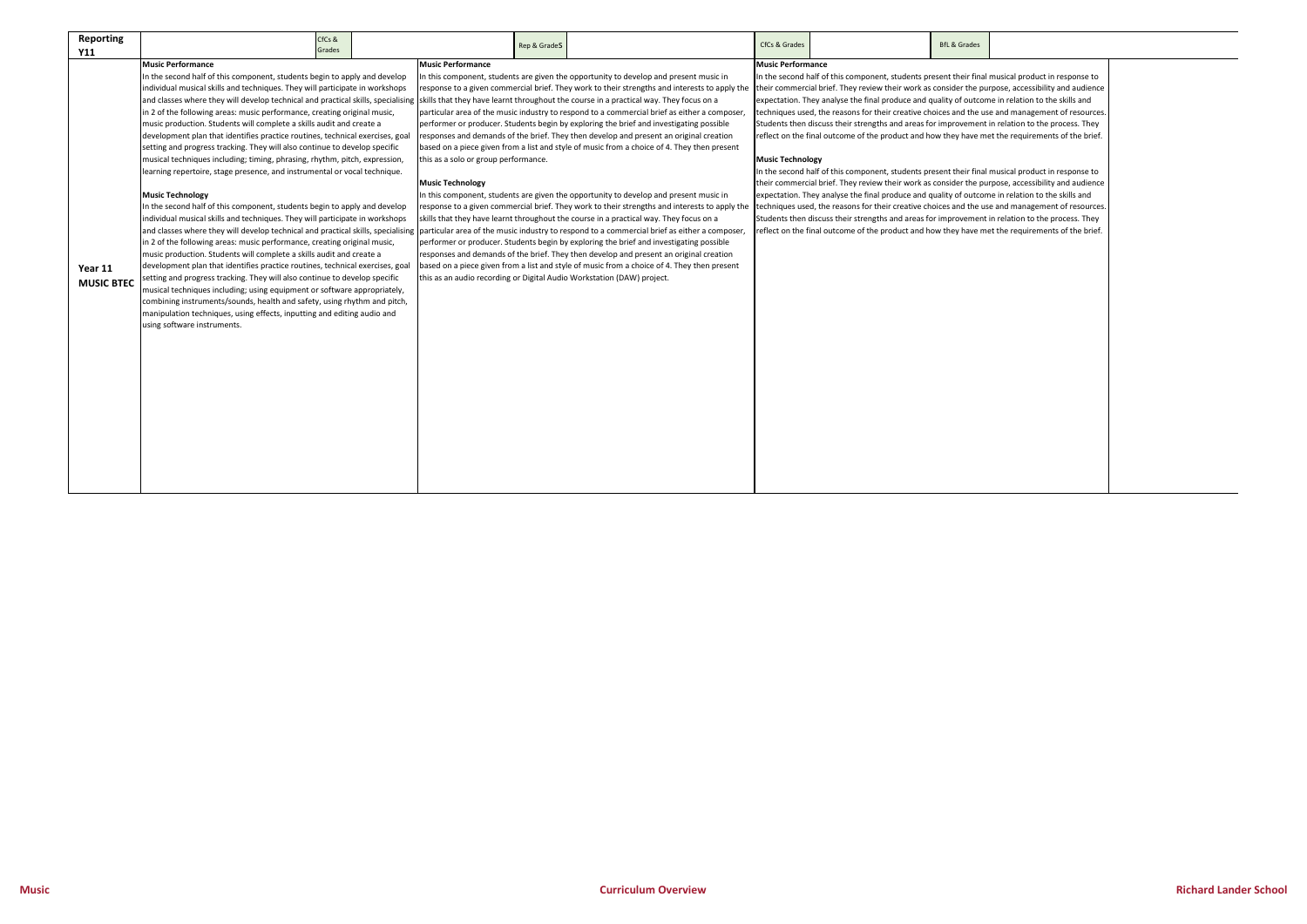w all students to access orchestra rriculum. It is a 10 week course, Iusic HUB (normally via the deliver practical lessons where honium. Students explore the first erform as a whole class and also ythms. about embouchure, breathe n skills learned through keyboard

e the Musical Elements, Brass nd families) and explore Musical sical History.

# Curriculum Enrichment Week **Curriculum Enrichment Week**

s SOW. Students use an online n the Modern Orchestra. Students ents. They are also able to listen to roque, Classical, Romantic and o complete listening tasks based he Musical Elements. The d compositional skills grades. The instruments of the t homework, cover when practical

# **EST<br>OU** CAN BE

**Summer 2**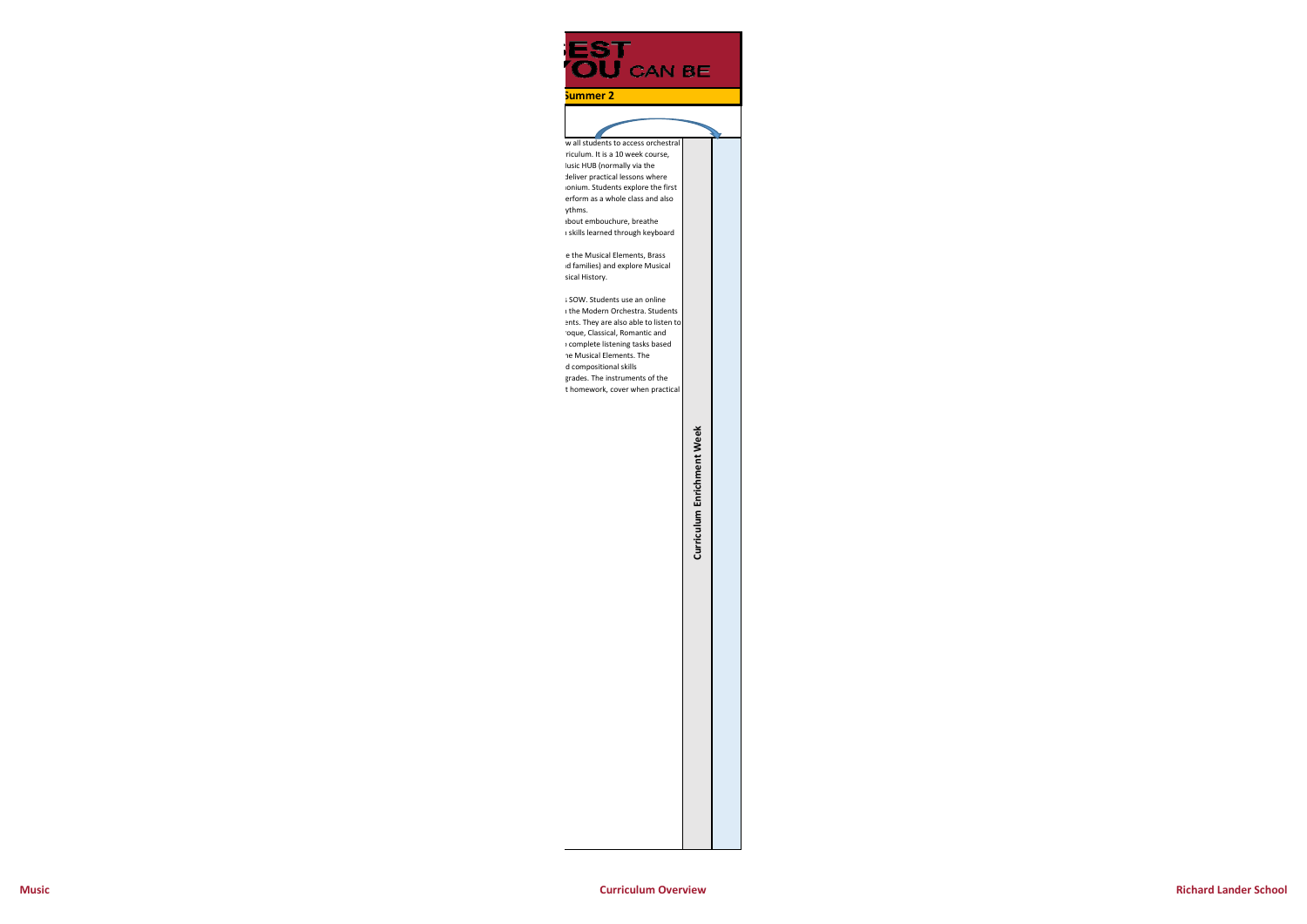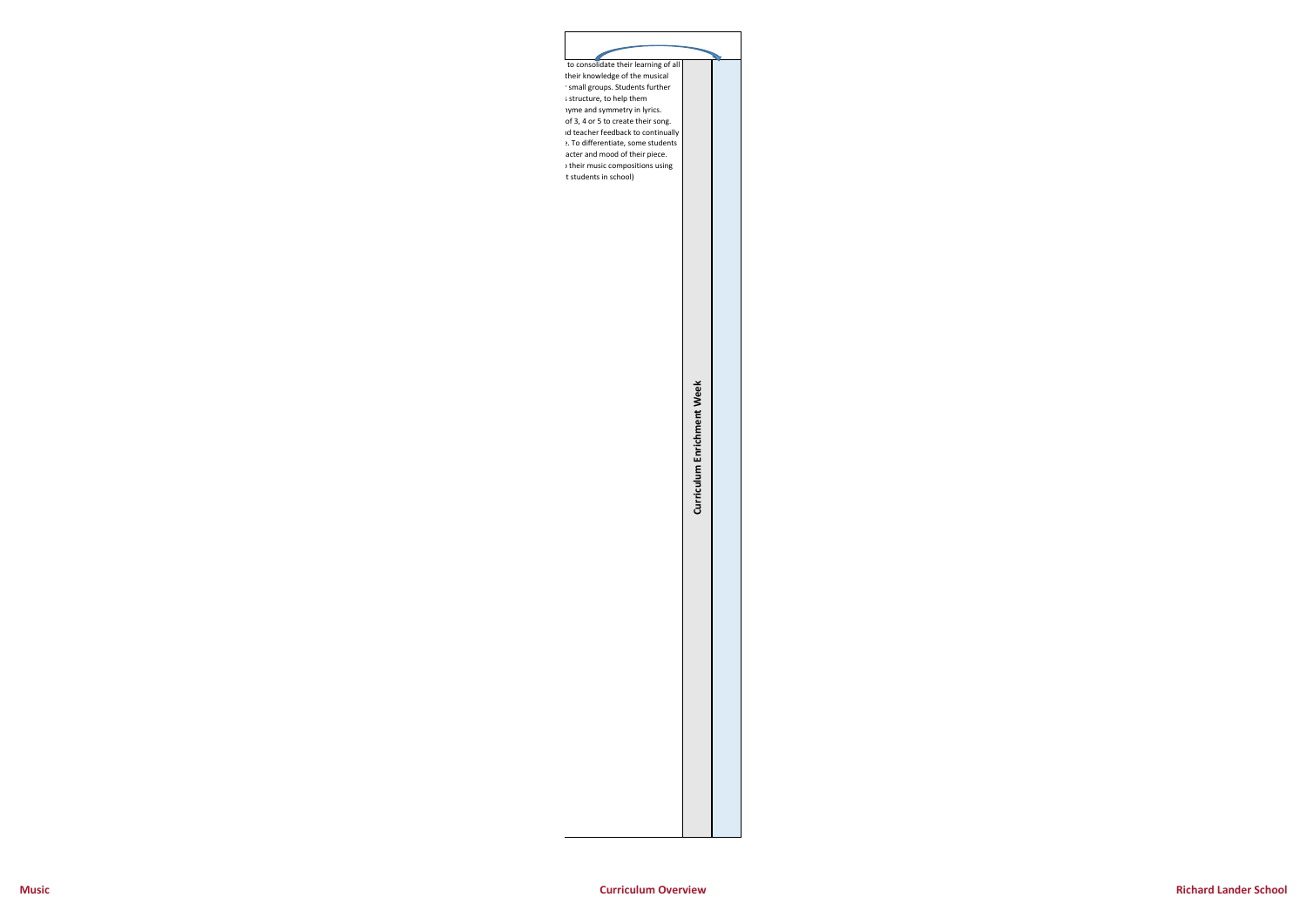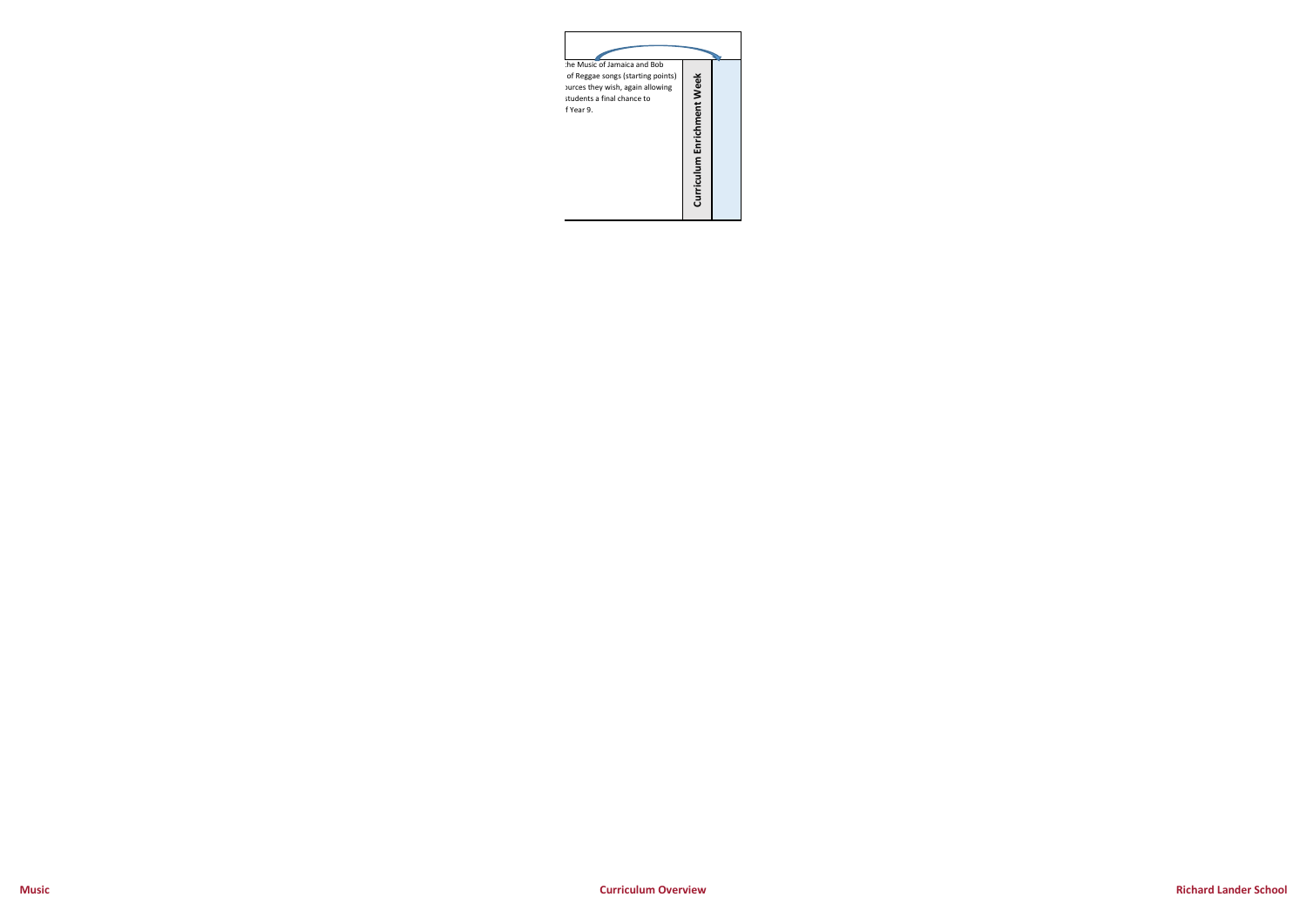Work Experience Week **Work Experience Week**



cordings and write up and have olo and ensemble repertoire that

**Music**

**Curriculum Overview**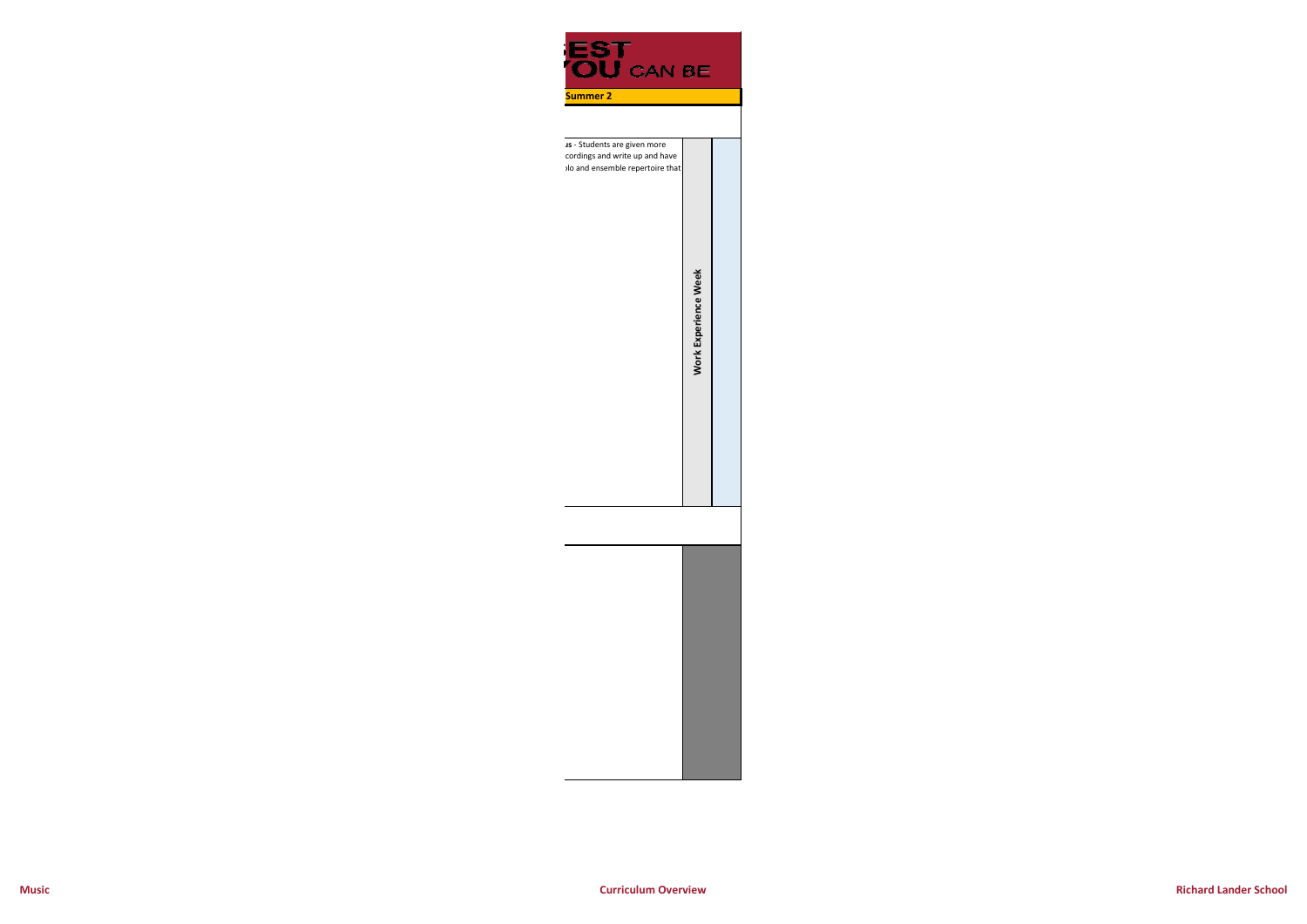**EST<br>YOU** CAN BE

**Summer 2**

en the opportunity to explore ues. They will participate in will develop professional and They will explore personal and ns and how musicians share use a variety of methods of and communicating their skills velop in this component will ipline, working with others, nd auditing existing skills and udents will then communicate lio including rehearsal diaries, e performances, recorded

en the opportunity to explore ues. They will participate in will develop professional and They will explore personal and ns and how musicians share use a variety of methods of and communicating their skills velop in this component will ipline, working with others, nd auditing existing skills and udents will then communicate lio including production notes, s, rough cuts and initial mixes,

**Work Experience Week**

**Work Experience** 

Week

**Curriculum Overview**